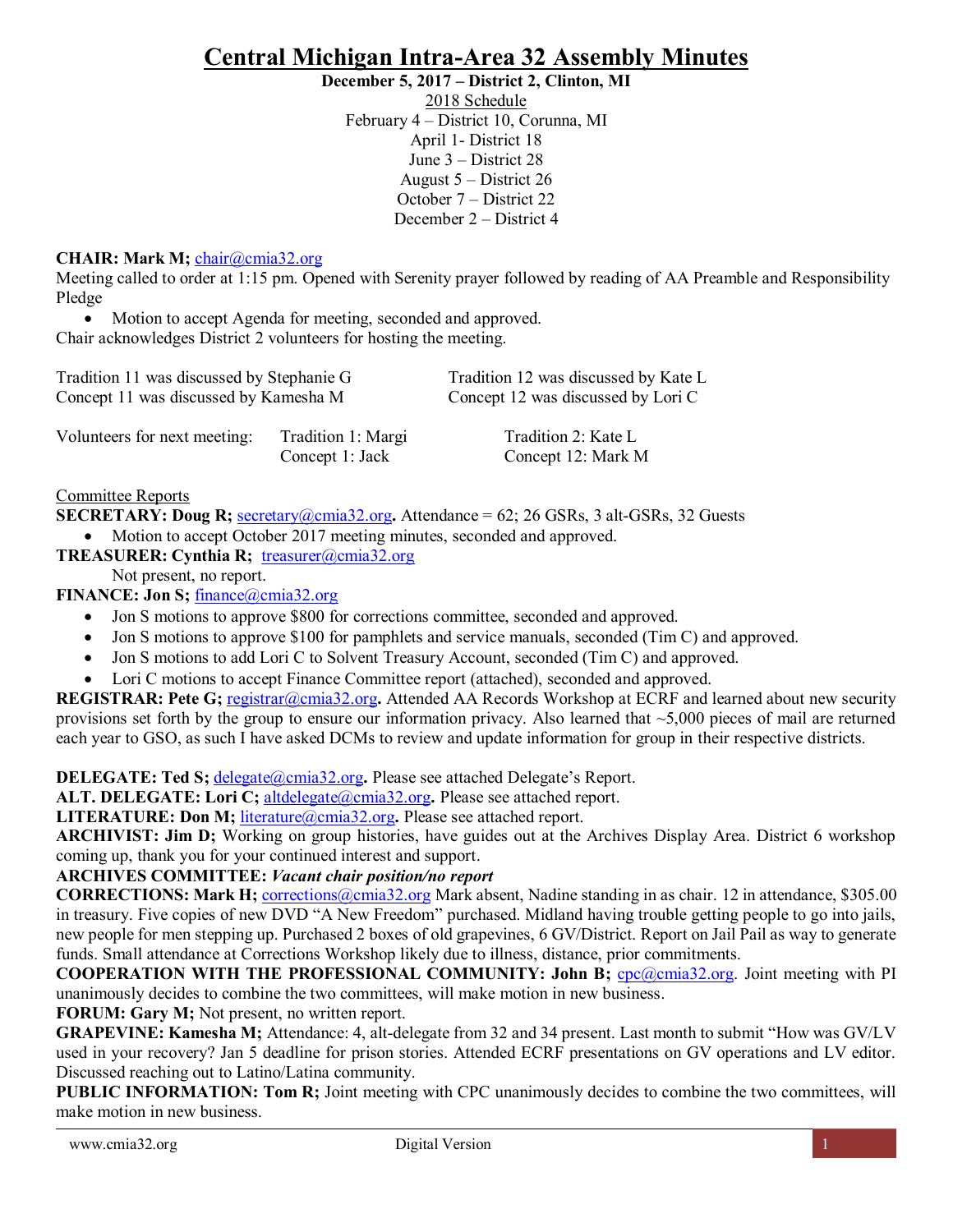#### **ACCESSIBILITIES: Jim C;** [specialneeds@cmia32.org](mailto:specialneeds@cmia32.org)**.** Committee didn't meet

# **LIAISON:** *Vacant chair position/no report*

**TREATMENT: Thomas (Lou) F;** *Not present, no written report.*

#### **WEBSITE:** *Vacant chair position/no report*

**YPAA: Jen L;** Focusing on Young People's meetings and younger members in AA rather than on "YPAA/MCYPAA conventions" to emphasize the difference and inclusion in AA.

• Karina L nominates Jen L for chair of YPAA, seconded, approved.

**ECR Conference Report**: **Dennis S;** Five topics set, will be sending invitations to all panel 67-68 delegates to be panelists. 14 delegates and 15 spots so ECR Trustee will share at one of the workshops. Hope to have all filled by Feb 2018.

**OLD BUSINESS:** Chair Mark M. calls for volunteers or nominations for open chair and finance committee positions.

Jon S stands for Finance Committee Chair, notes he inherited an incomplete term and would like to serve the next full two years. Jessie P: Assembly body can only elect members of the Finance Committee, the Finance Committee decides Chairperson internally.

• Jon S stands for additional 2-year position on Finance Committee, seconded, approved.

Kirk presents final proposal from ad-hoc committee in nine motions, all of which were made and seconded by the committee (see attached report for additional details):

1 - The committee recommends the committee name change G.S.R. Orientation meeting to General Service Information meeting.

*Motion passes unanimously*.

2 - The committee recommends the creation of an Area Service Committee meeting. *Motion passes unanimously.*

3 - The committee recommends the addition of greeters to the host district responsibilities. The committee further recommends that with the adoption of this recommendation, the additional host responsibility of providing greeters be reconsidered at our June 2018 assembly.

*Motion passes unanimously.*

4 - The committee recommends the adoption of the Hosting Guidelines. And, with the adoption of the Guidelines for Hosting, they will be reconsidered at our June 2018 assembly.

Jon S- shouldn't we take more time to peruse this packet before deciding? Lori et al- these are guidelines and will not prohibit districts from hosting. Art M- isn't the ad hoc committee supposed to propose a single package of changes and we vote on the whole package? Pete G- we uncovered facilities issues during our discussions which was out of the scope of our original mandate, so we decided they be brought as individual motions.

*Motion passes unanimously.*

5 - The committee recommends a Facilities Coordinator service position to assist districts hosting the assembly with the myriad of details necessary for a productive area assembly. The coordinator would assist in site selection and in set-up and take-down. The committee recommends the new service position of Facilities Coordinator. With the adoption of the of this recommendation, the service position of Facilities Coordinator be reconsidered at our June 2018 assembly.

Jon S- doesn't the packet we just adopted recommend facilities coordinator? Are they obliged or is it suggested? Kirk F- host districts are not obliged, it is assistance should they desire it. Jon B- sounds like it is an advantage to the host district to have help.

## *Two opposed to motion*

0Minority opinion: Mike K- this is how we've been doing it and it has been the Chair and Alt-Chair who ideally coordinate the facilities with the host district. Tracey G- there are heavy items that not everyone can lift.

• Motion to re-open discussion on original motion based on minority opinion. 14 in favor, 11 opposed, motion carries.

Jon S- we have open service positions now, doesn't seem prudent to create more. Jon B- goal is to facilitate more/new/dark districts to serve and gain experience with assistance. Joyce- seems like a waste of position and superfluous. Paul- facilities up north aren't as nice. Dennis S- some facilities are much more money, now you want to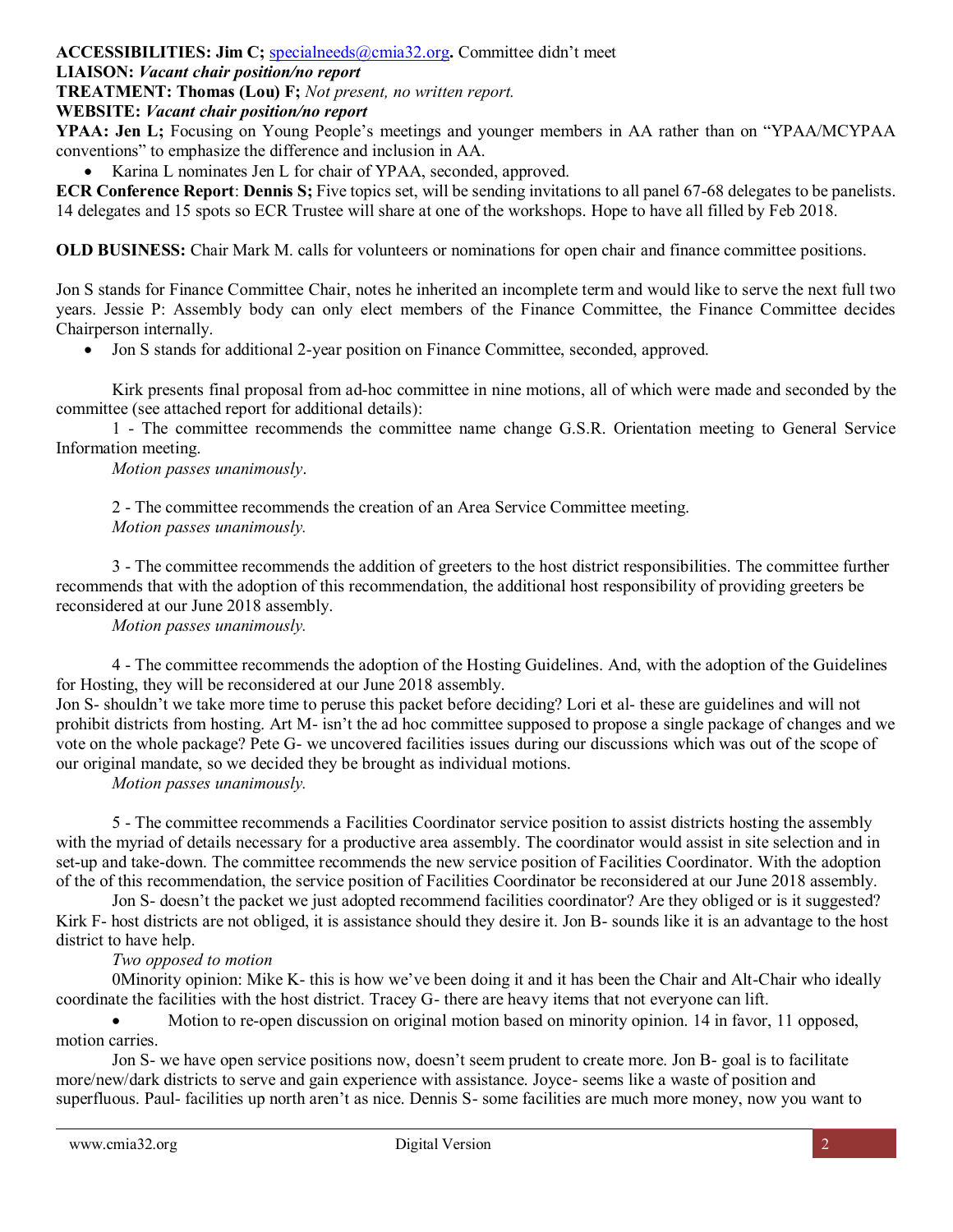spend up to \$1,000, bring all of these items and increasing the production of the assembly, which presents a burden for those in the future.

Tracey G- getting things facilitated and streamlined via guidance, lots of different approaches available for hosting CMIA32. Kate L- understanding was always that it was the Alt-Chair's responsibility to help coordinate location. Mark M- facilities have been a problem over the past year and maybe this is worth trying out. Jen L- can't we amend the original motion to say Alt-Chair responsibility?

- *Mike K calls the question, all in favor of voting on original motion.*
- *Seven in favor or original motion, 16 opposed. Motion defeated.*

6. The committee recommends that the area assembly open at 9:30 a.m. on assembly Sundays. If this recommendation is adopted, the assembly meeting time be reconsidered at our June 2018 assembly.

*Motion passes unanimously*

7. The committee recommends the addition of a period of time for Group Concerns in the morning assembly opening. If this recommendation is adopted, the addition of Group Concerns on the morning agenda be reconsidered at our June 2018 assembly.

Mike K- didn't we just vote on this? Ted S- in favor, if adopted group concerns can be discussed throughout the day in the various committee meetings. Kate L- in favor, nice to get more experience back to the groups.

*Motion passes unanimously*

8. The committee recommends the addition of a period of time for Group & District Announcements be added to the afternoon business meeting agenda. If this recommendation is adopted, the addition of Group & District Announcements be reconsidered at our June 2018 assembly.

*Motion passes unanimously*

9. The committee recommends that our Area Committee be regularly convened to assist the area chair in service issues, agenda preparation, assembly attendance, and the smooth running of area business. The committee further recommends that with the adoption of this recommendation, the area chair report to the assembly on merits of utilizing the Area Committee at our June 2018 assembly.

*Motion passes unanimously*

## **NEW BUSINESS:**

• Tom R motions to combine the PI and CPC committees.

Jon S- you would lose half of your \$50/assembly seed money. Tim C- if this is recommended by committees we should trust their judgement. Mike K- in the past we had them combined, but our lack of volunteers and committee chairs suggests it may be time to combine them again. Tom R- yes, but we can always request more from the body if needed. *Motion passes unanimously*.

Dennis S mentions we are in need of two more finance committee members.

• Jack stands for vacant position on finance committee, unanimously approved.

• Meeting closes at 3:25 with Lord's Prayer.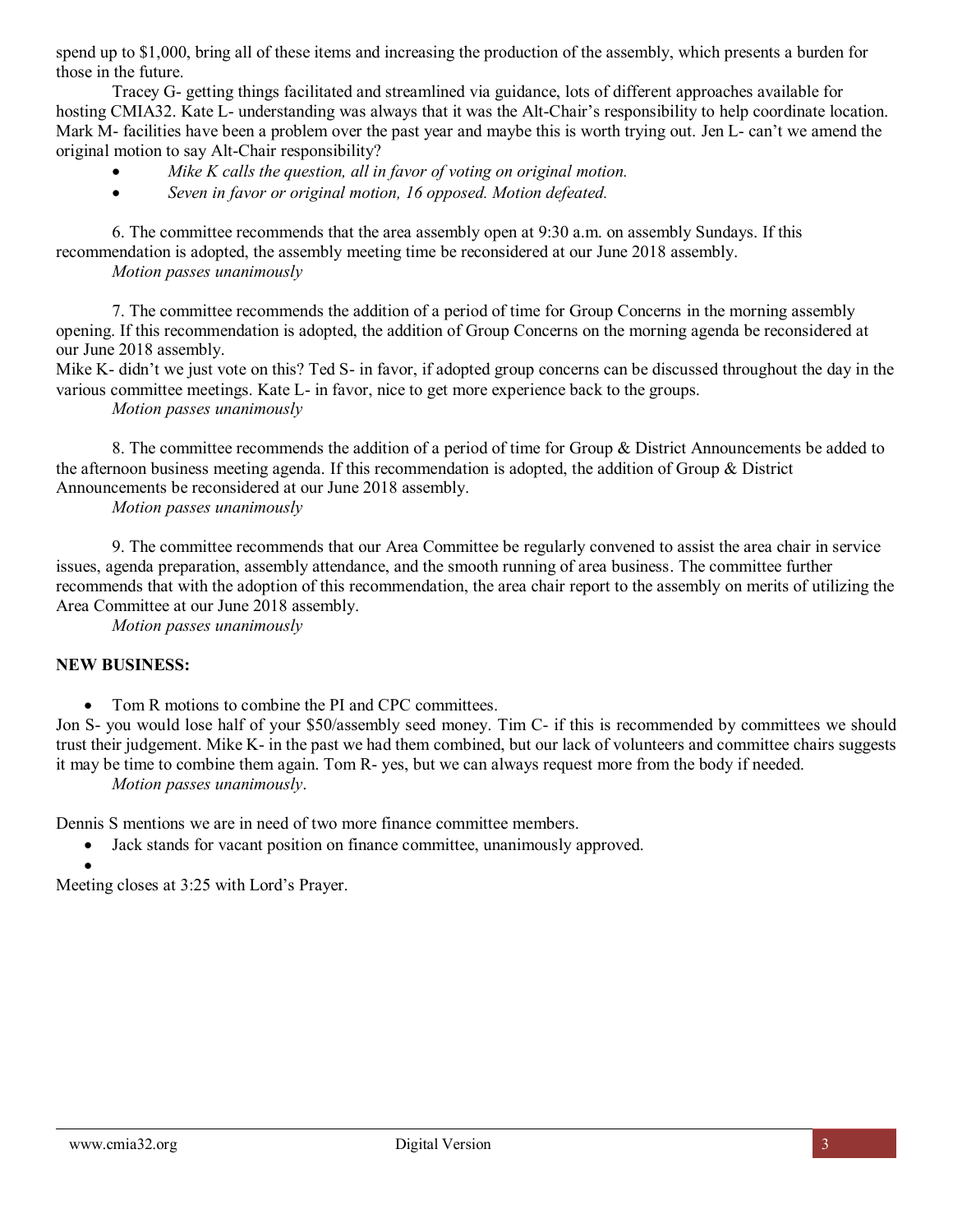#### Delegate Report **Statewide Service Committee** Oct 21, 2017

From GSO, the Technology and Communications Services Committee reviewed progress reports and updates on G.S.O.'s A.A. website software and analytics and heard reports from the director of IT and the Group Services assignment. The director of administration and staff services provided a brief progress update on the website design project and shared that the YouTube account has been set up and the YouTube page for A.A.W.S. is currently under design. With anonymity protection, of course.

The G.S.O. seven-month unaudited financial report revealed that net sales were \$8,351,000 or \$333,000 (4.16%) more than budget; contributions were \$504,000 more than budget and an improvement from the June 30 over budget condition of \$443,000. Contributions and sales were up in August and expenses have been mostly on budget, as a whole. Overall, a bottom line profit is expected for the year.

Area 32 adhoc Committee has made a few recommendations of changes to our Area Assembly Agenda. These will be voted on by the Assembly in December.

There have been six Delegate Report Outs to the Area Districts since our last Statewide Service Meeting with ten in all out of 13 active Districts.

On October 14th I visited the Area 34 Assembly and assisted in the election process for Delegate, Alternate Delegate, Chair, and Secretary. It is always great to see our brothers and sisters on the other side of the state.

The outreach table for the Michigan Convention of Young People in AA next month has been arranged with their Outreach Chair. Areas 32, 33, and 34 will hand out information on their respective Areas along with preliminary 2018 State Convention fliers and will also have buttons for sale. Also, your Delegates and alternates, if available, will be serving ice cream Saturday afternoon at the Convention.

The bid process for the International Convention of Young People in Alcoholics Anonymous called MINTYPAA is active and wanting to bring the convention to Michigan in 2019. As a part of the bid process they would like to do a service project in Michigan perhaps in partnership with Areas 32, 33, and 34. More on this later as and if it develops.

Ted Straubol

Delegate Area 32, Panel 67